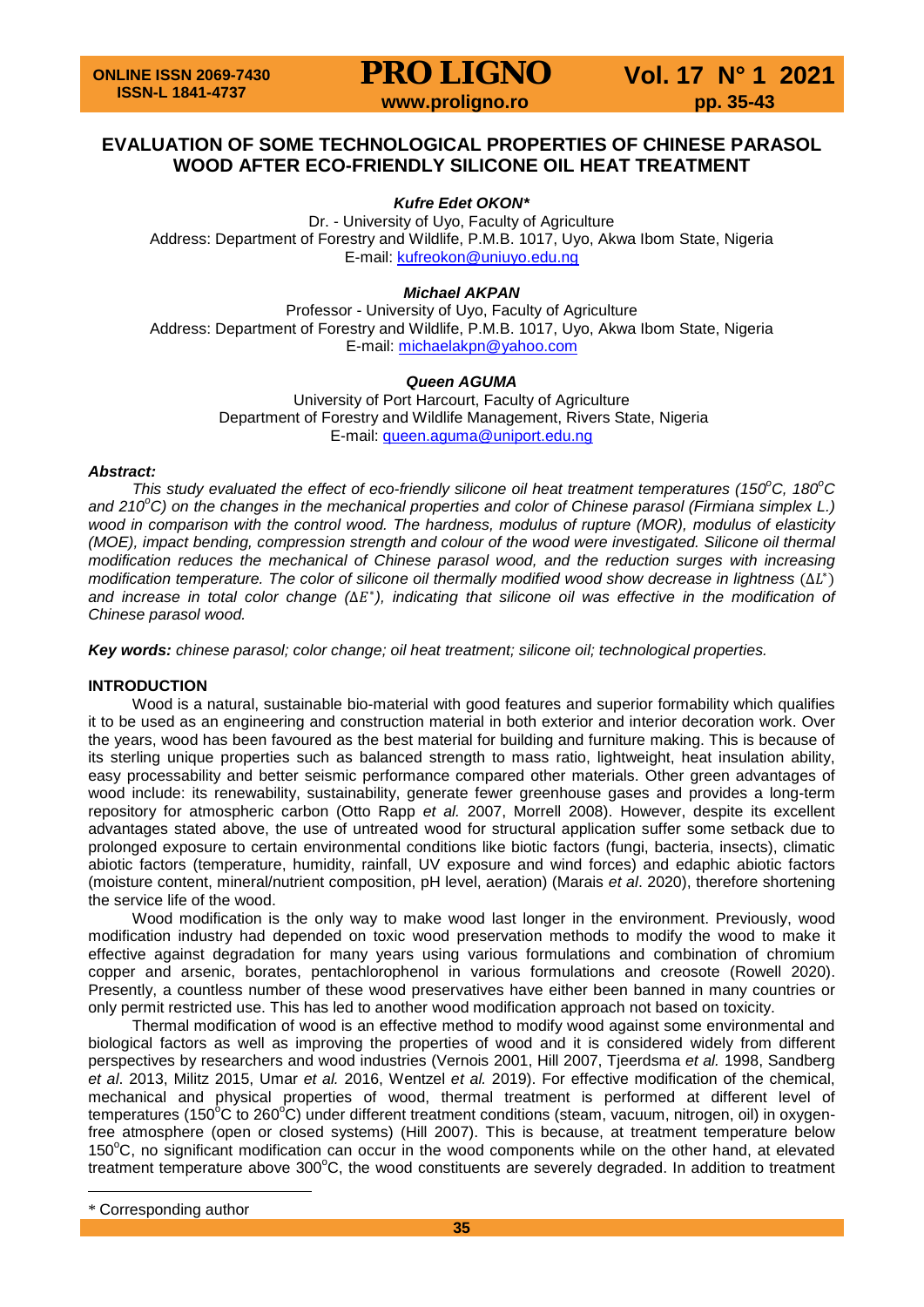## **PRO LIGNO** Vol. 17 N° 1 2021<br>www.proligno.ro pp. 35-43

temperature and time, other factors that influence the properties of thermally modified wood are the moisture content of the wood, the pressure conditions and the heat transfer media (Militz and Altgen 2014).

Different wood modification methods have been established particularly in Europe (Esteves and Pereira 2009, Militz and Altgen 2014). But this study is particularly interested in Oil Heat Treatment (OHT) method using silicone oil as a heating medium to improve heat flow into the wood. The advantages of silicone oil as heating medium in the thermal treatment of wood include the following: oil limits excessive oxygen from the wood during the treatment process, the boiling point of silicone oil is higher than the temperature required for the thermal treatment thus making it a suitable heating medium and it is non-toxic and environmentally friendly in composition.

In this study, the silicone oil thermal modification of Chinese parasol (*Firmiana simplex* L.) was carried out at different temperatures (150 $^{\circ}$ C, 180 $^{\circ}$ C and 210 $^{\circ}$ C) and time (2h and 4h). The mechanical properties (hardness, modulus of rupture-MOR, modulus of elasticity-MOE, impact bending, compression strength) and color were examined using a Universal Testing Machine and X-rite spectrophotometer.

### **MATERIALS AND METHODS**

Chinese parasol (*Firmiana simplex* L.) is predominantly used in the manufacture of different thermally modified structural components like cladding, decking and doors, therefore it was of spectacular interest in this study. Sawn wood of the species was subjected to silicone oil thermal modification at a temperature of 150°C, 180°C and 210°C for 2h and 4h. The modification process was performed in a laboratory-scale treatment oil bath based on modified Oil Heat Treatment (OHT) process, (Menz Holz) Germany (Hill 2007, Esteves and Pereira 2009). The samples were submerged in heated silicone oil according to the stated temperature above. Silicone oil served as a heat transfer medium shielding the wood from oxygen during the treatment process, thus preventing oxidation process. For each of the tested properties, ten samples were used for each treatment temperature and time. After the treatments, the specimens were then placed in conditioning chamber at temperature of 20ºC and 65% relative humidity.

### **Mechanical properties**

Brinell hardness testing was performed using a Shimadzu universal testing machine with a 10kN load cell on the tangential, radial and longitudinal surfaces according to ISO 6506-1 (2014), while the dimensions of the samples measured were 50mmx50mmx70mm (tangential x radial x longitudinal), and ten samples were used for this experiment. A 10mm diameter indenter (tungsten carbide composite ball) at the end of the load application arm was forced into the surface of the test samples. The indenter was driven into the samples in three steps. It was slowly increased during the first 15s, then it was maintained for 25s and finally, the applied force was decreased to 40s. The load was removed after 20s, and the diameter of the indentation left on the surface by the composite ball was measured. The Brinell hardness was computed using equation (1).

$$
HB\ (N/mm^2) = \frac{2.F}{\pi D\ (D-\sqrt{D^2-d^2}\ )}
$$
 (1)

where:  $F =$  the force applied (N),  $d =$  the diameter of the indentation left by the composite ball on the surface of the test sample (mm) and  $D =$  the diameter of the composite ball (mm)

The bending test was determined using a Shimadzu universal testing machine (Japan) with a 10kN load cell according to ISO 13061-4 (2014). Three-point bending tests were performed on samples with dimensions 20mmx20mmx300mm (Tangential x radial x longitudinal) (Fig. 1). Ten replicate samples were tested for each treatment temperature and time with dimensions. The loading speed in bending was 4mm/min and the test period was 3min. The load-deformation were recorded and data obtained were computed to determine the modulus of elasticity (MOE) and modulus of rupture (MOR), equation (2 and 3).

$$
MOE(N/mm2) = PL3/4bh3 f
$$
 (2)

$$
MOR(N/mm2) = 3PmaxL/2bh2
$$
 (3)

where:  $P =$  the load difference in elasticity (N),  $L =$  the supporting span (mm),  $b =$  the width of the samples  $(mm)$ , h = the thickness of the samples  $(mm)$ , f = deflection at the mid-length below the proportion deflection limit (mm) and  $P_{max}$  = the maximum load when the sample is broken (N).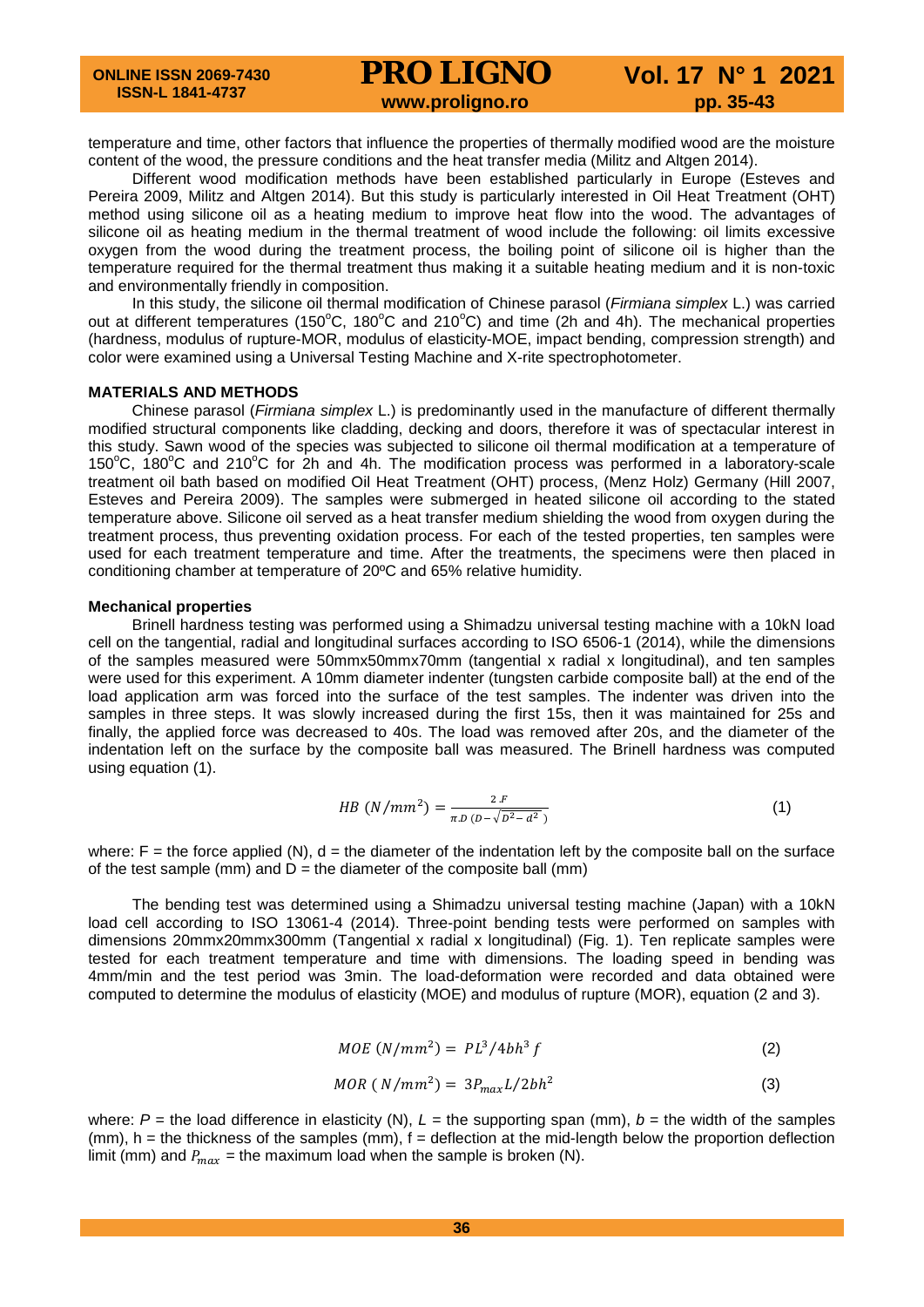**ONLINE ISSN 2069-7430 ISSN-L 1841-4737**

### **PRO LIGNO** Vol. 17 N° 1 2021<br>www.proligno.ro pp. 35-43

Impact bending of the samples was determined according to the ISO 13061-10 (2014). The impact bending tests of the samples were performed in the tangential direction. The dimensions of the impact bending test samples were 20mmx20mmx300mm (Tangential x radial x longitudinal) (Fig. 1). The tests were performed on a universal testing machine. The impact was computed using equation (4).

$$
IB\ (kgm/cm^2) = \frac{\beta}{b*h} \tag{4}
$$

where:  $\beta$  = the absorbing energy (kgm),  $b$  = the width of the sample (cm) and  $h$  = the thickness (cm).

Compressive strength (CS) parallel to the grain of the samples was determined according to the method described by ISO 13061-17 (2017) using a universal testing machine. The crosshead speed was 1.2 mm/min. The dimension of compressive strength test samples was 20mmx20mmx60mm (Tangential x radial x longitudinal). The CS value was computed using equation (5).

$$
CS\left(N/mm^2\right) = \frac{P_{max}}{b*h} \tag{5}
$$

where:  $P_{max}$  = the maximum load applied to the samples (N),  $b$  = the width of the samples (mm),  $h$  = the thickness of the samples (mm). Strength values were adjusted to 12% moisture content using equation (6).

$$
\alpha_{12} = \alpha_m \left[ 1 + \alpha \left( m - 12 \right) \right] \tag{6}
$$

where:  $\alpha_{12}$  = the strength at 12% moisture content ( $N/mm_2$ ),  $\alpha_m$  = the strength at moisture content deviated from 12% ( $N/mm_2$ ),  $\alpha$  = the constant value indicating the relationship between strength and moisture content and  $m =$  the percentage moisture content in the test samples  $(\%)$ .



*Shape and dimensions of the samples.*

#### **Surface properties**

Color of the control and eco-friendly silicone oil treated samples were measured on the surface of the samples before and after treatment by using an X-rite spectrophotometer (Japan) (Fig. 2). Measurements were taken at the center position and each sample was measured five times, while a total of ten samples were measured for each treatment to obtain a mean value. With reference to ASTM D 2244-2 (2011), the CIELAB color system coordinate was characterized by three-dimensional parameters L\*, a\* and b\*, which represent color coordinates of the individual wood sample before treatment. Where the L\* axis denotes lightness and varies from 100 (white) to 0 (black), +a\* denotes red, -a\* denotes green, +b\* denotes yellow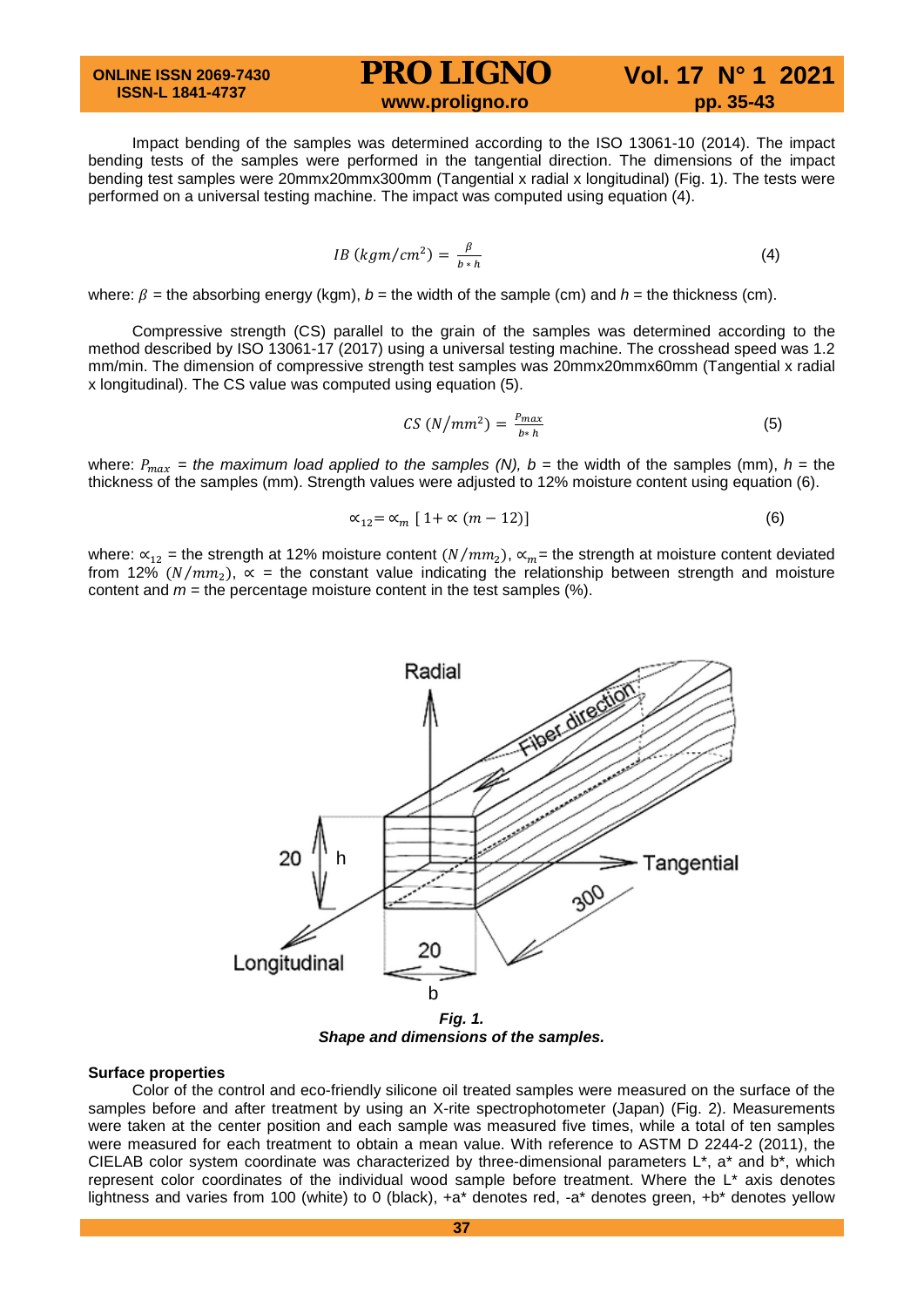#### **ONLINE ISSN 2069-7430 ISSN-L 1841-4737**

## **PRO LIGNO** Vol. 17 N° 1 2021<br>www.proligno.ro pp. 35-43

and -b\* denotes blue chromatic coordinates respectively (Fig. 3). Total color change (ΔE\*) was computed according to equation (7).

$$
\Delta E^* = \sqrt{(\Delta L^*)^2 + (\Delta a^*)^2 + (\Delta b^*)^2}
$$
 (7)

where: ∆L\*, ∆a\* and ∆b\* are the differences in color before and after eco-friendly silicone oil treatment.



*Fig. 2. X-rite spectrophotometer used to measure color.*



*CIELab Chromaticity Color chart. L<sup>\*</sup> represent lightness, which varies from 0 (dark) to 100 (light), a<sup>\*</sup> varies from –a (green) to +a (red) and b<sup>∗</sup> varies from –b (blue) to +b (yellow).* 

### **Statistical analysis**

Data of Brinell hardness, MOR, MOE, impact bending, compressive strength and color were analyzed using the R statistics version 3.3.1 (2014) and are presented as mean  $\pm$  standard deviation. Data were checked for normality and homogeneity of variance using Newman-Keuls (SNK) and Benjamini-Hochbery. Means were tested for significant differences by one-way analysis of variance (ANOVA) followed by a Tukey post hoc test, at  $p < 0.05$  significance level.

### **RESULTS AND DISCUSSION**

The results of the hardness test showed that silicone oil heat treatment modified the wood samples (Table 1) and there were significant differences among treatments at different temperatures compared to the control (Table 2). Silicone oil thermal modification affected hardness of the wood causing a reduction in wood hardness along the tangential, radial and transverse surfaces with the least hardness (1682.26N/mm<sup>2</sup>) reduction obtained along the transverse surface; when treated at 210°C for 4h. The effect of the treatment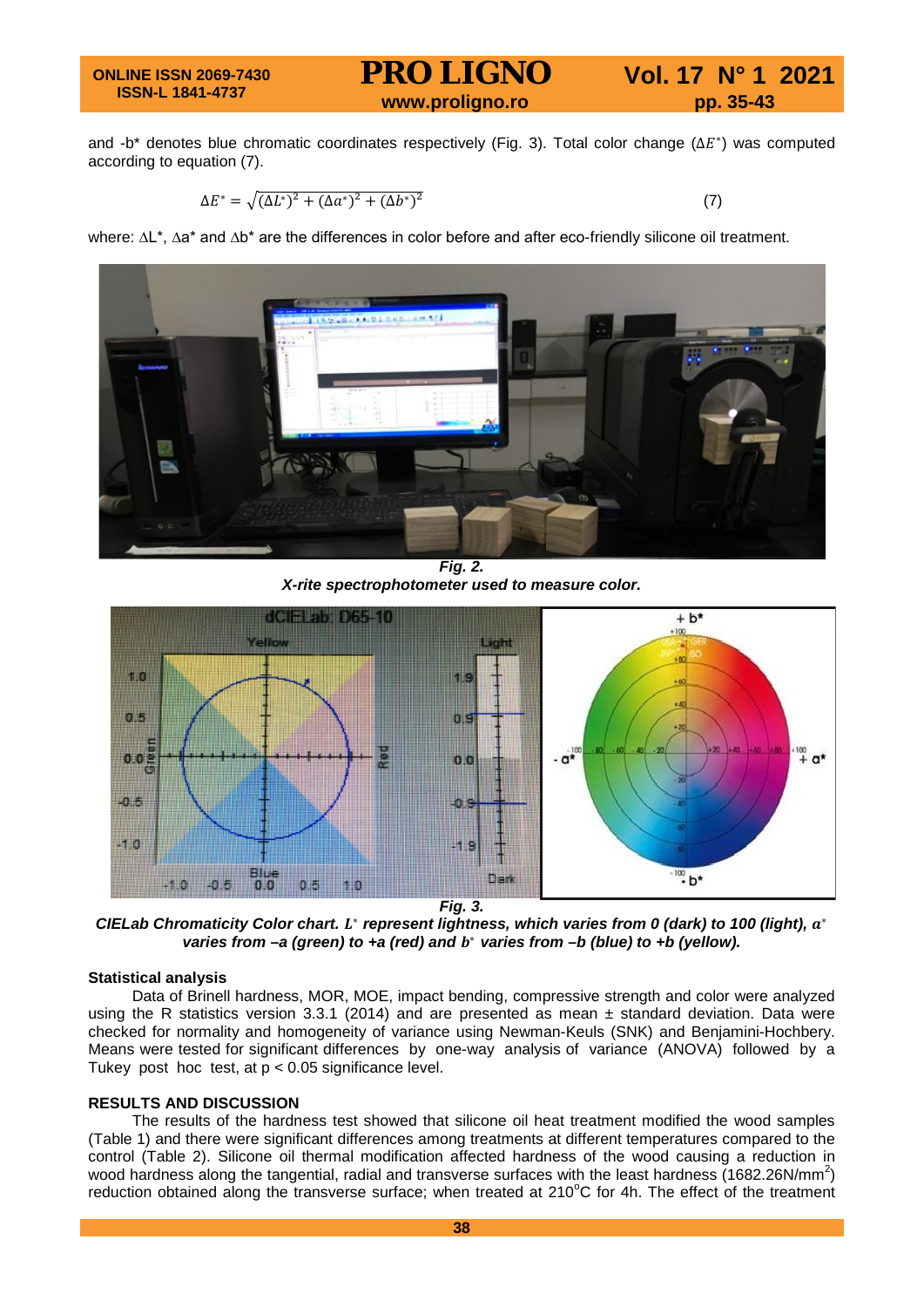# **PRO LIGNO** Vol. 17 N° 1 2021

was highest on the radial hardness, followed by tangential hardness and then transverse hardness. The mean radial hardness of the treated wood was 2095.69N/mm<sup>2</sup> compared to control (2265.18N/mm<sup>2</sup>) when the wood was treated at 150°C for 2h. Radial hardness (997.62N/mm<sup>2</sup>) decreased significantly at a treatment temperature of 210°C for 4h compared to the control (2265.18N/mm<sup>2</sup>). Similar results were reported by earlier researchers (Korkut *et al.* 2008, Percin *et al.* 2016). According to Yildiz *et al*. (2006), the high decrease in hardness values was obtained when two different wood species were treated at 180ºC for 10h. On the other hand, other studies reported contrary results, either a decrease or an increase in hardness after thermal modification of wood, depending on the wood species and the heat treatment method adopted (Percin *et al.* 2016). Hardness is primarily influenced by density, the hardness of the surface layer, modification temperature, moisture content, measurement techniques and conditions (i.e load level and loading time) (Holmberg 2000, Gašparík *et al.* 2016, Cao *et al.* 2020). Furthermore, high temperature as well as long treatment time directly affects (reduction in) hardness of the wood, as a result of the degradation of hemicellulose and lignin (Fang *et al*. 2012, Salca and Hiziroglu 2014).

*Table 1*

*Table 2*

| <b>Treatment</b>                        | <b>Surface</b> | Control              | $150^{\circ}$ C         |                       |                | $180^{\circ}$ C       | $210^{\circ}$ C      |             |
|-----------------------------------------|----------------|----------------------|-------------------------|-----------------------|----------------|-----------------------|----------------------|-------------|
| Time (h)                                |                |                      |                         |                       |                |                       |                      |             |
| <b>Hardness</b><br>(N/mm <sup>2</sup> ) | Tangential     | $2390.53^{\circ}$    | $2101.47$ <sup>de</sup> | $2093.57^{\text{de}}$ | $1735.21^{nc}$ | 1889.06 <sup>ca</sup> | $1420.32^{b}$        | $961.66^a$  |
|                                         |                | (192.92)             | (271.89)                | (93.36)               | (98.33)        | (342.92)              | (404.87)             | (140.52)    |
|                                         | Radial         | 2265.18 <sup>d</sup> | 2095.69 <sup>ca</sup>   | 1990.15 <sup>ca</sup> | $1791.31^{bc}$ | 1640.16 <sup>p</sup>  | $1125.93^a$          | $997.62^a$  |
|                                         |                | (411.17)             | (295.95)                | (122.70)              | (149.39)       | (224.76)              | (206.85)             | (97.31)     |
|                                         | Transversal    | 3889.84 <sup>d</sup> | $3780.77^{\circ}$       | $3214.31^{\circ}$     | $3009.76^{bc}$ | 2513.27 <sup>p</sup>  | 1911.41 <sup>a</sup> | $1682.69^a$ |
|                                         |                | (399.85)             | (447.24)                | (405.46)              | (397.49)       | (333.28)              | (364.70)             | (367.98)    |

*Mean Brinell hardness after eco-friendly silicone oil heat treatment*

The values represent mean and numbers in bracket denote standard deviation of ten replicates. Means within a column, followed by the same superscript are not significantly different by Student-Newman-Keuls (SNK) and Benjamini-Hochbery tests at p < 0.05.

| Analysis of Variance of Brinell hardness after eco-friendly silicone oil heat treatment |           |    |          |         |         |                       |  |  |
|-----------------------------------------------------------------------------------------|-----------|----|----------|---------|---------|-----------------------|--|--|
|                                                                                         | Factor    | df | Sum of   | Mean    | F-value | Significant Level, p. |  |  |
|                                                                                         |           |    | square   | square  |         |                       |  |  |
| <b>Tangential hardness</b>                                                              | Treatment | 6  | 44624135 | 7437356 | 49.03   | $***$                 |  |  |
|                                                                                         | Error     | 63 | 9556122  | 151684  |         |                       |  |  |
| Radial hardness                                                                         | Treatment | 6  | 13949871 | 2324978 | 41.02   | $***$                 |  |  |
|                                                                                         | Error     | 63 | 3571155  | 56685   |         |                       |  |  |
| Transversal hardness                                                                    | Treatment | 6  | 13848892 | 2308149 | 37.51   | $***$                 |  |  |
|                                                                                         | Error     | 63 | 3877087  | 61541   |         |                       |  |  |

### **\*\*\* - significant, P < 0.05**

The results of modulus of rupture (MOR), modulus of elasticity (MOE), impact bending and compression strength are shown in Table 3, highlighting the effect of eco-friendly silicone oil heat treatment on the mechanical properties of the wood. Table 4 shows there were significant differences in mechanical properties after eco-friendly silicone oil modification. All the evaluated mechanical properties generally decreased after silicone oil thermal modification (Table 3) with increasing treatment temperature and time. The least MOR, MOE, impact bending and compression strength were obtained in the samples treated at 210°C for 4h (20.12N/mm<sup>2</sup>, 6084.59N/mm<sup>2</sup>, 2.26N/mm<sup>2</sup>, 20.95N/mm<sup>2</sup>). Similar results were reported previously by some researchers (Korkut and Hiziroglu 2009, Candelier *et al*. 2013, Kačíková *et al.* 2013, Esteves *et al.* 2014). This results indicated that silicone oil heat treatment at a high temperature significantly affected the mechanical properties of the wood due to degradation of cell wall constituents (hemicellulose) and loss of wood mass, thus making the wood to become brittle after treatment. The brittleness of wood fibers owing to the silicone oil thermal modification process leads to a reduction in the strength of wood.

Previous studies have reported a decrease in the MOR of some selected wood species after thermal modification (Teoh *et al*. 2011, Cao *et al.* 2020). It was reported that the MOR of European aspen and silver birch wood decreased after thermo-mechanical timber modification by 10% and 16%, respectively (Marttila *et al.* 2017). This may probably be related to the degradation of amorphous cellulose in the wood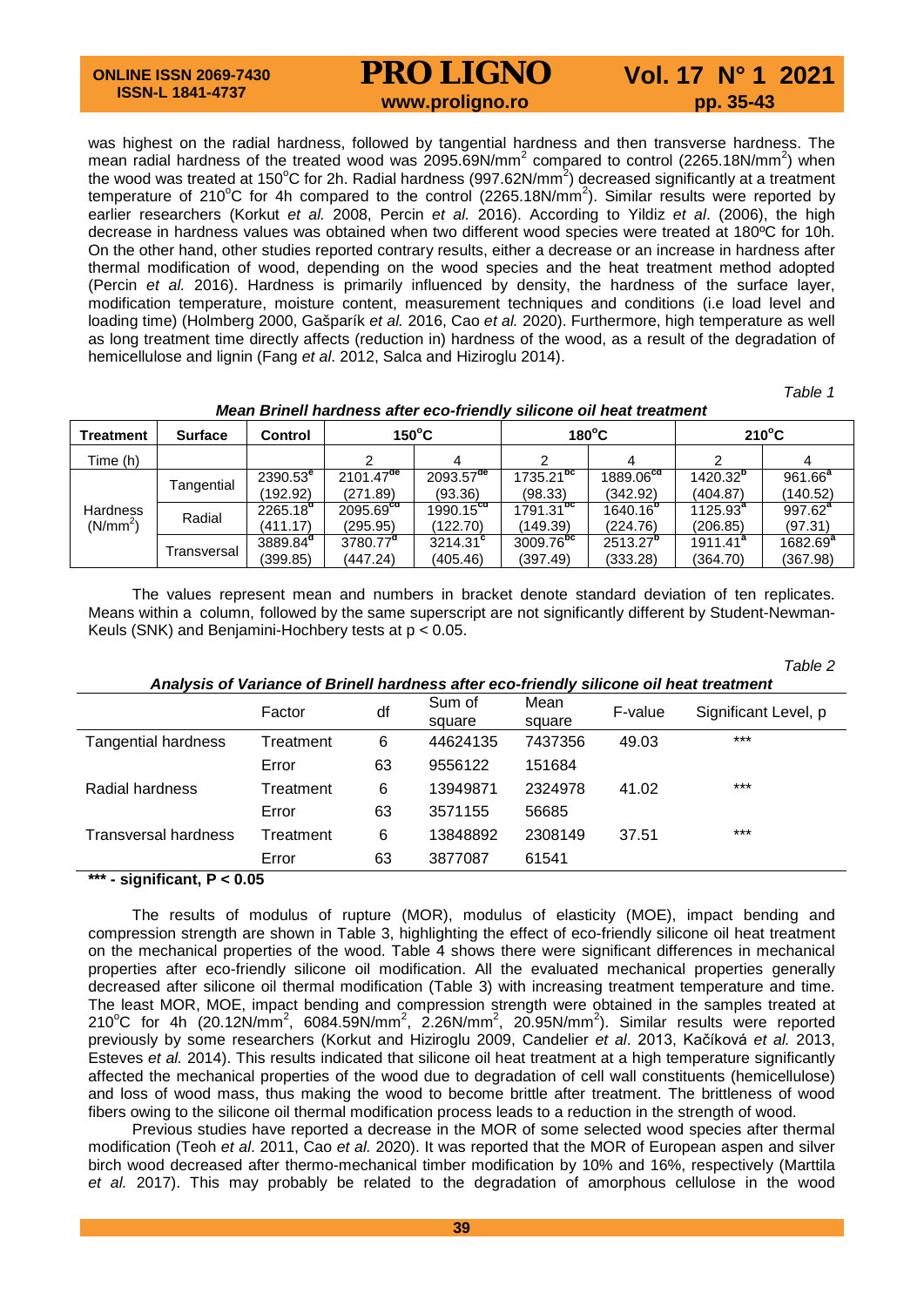polysaccharides, as hemicelluloses are degraded at high temperature by the loss of acetyl groups that become acetic acid (Cademartori *et al*. 2013).

The influence of thermal treatment on MOE according to Mitchell (2007) is dependent on treatment temperature and reaction time, wood species, initial moisture content and surrounding atmosphere and the influence could be positive or negative (Gong *et al.* 2010, Fang *et al*. 2012). Furthermore, the decrease in the compression strength of silicone oil thermal treated Chinese parasol wood could be attributed to a decrease in the wood density with increasing thermal modification temperature which in turn reduces the mechanical properties. In conclusion, it was observed that temperature had a significant effect on the MOR, MOE, impact bending and compression strength due to carbonization of fibers, leading to the reduction in mechanical strength at high temperature.

*Table 3*

| <b>Treatment</b>         | <b>Control</b>       | $150^{\circ}$ C            |                       | $180^{\circ}$ C       |                       | $210^{\circ}$ C    |                      |
|--------------------------|----------------------|----------------------------|-----------------------|-----------------------|-----------------------|--------------------|----------------------|
| Time (h)                 |                      | 2                          | 4                     | 2                     | 4                     | 2                  | 4                    |
| MOR $(N/mm2)$            | 70.6 <sup>d</sup>    | $62.16^{d}$                | $61.22^{d}$           | $43.85$ <sup>c</sup>  | 38.36 <sup>bc</sup>   | $27.62^{ab}$       | $\overline{20.12^a}$ |
|                          | (9.34)               | (16.22)                    | (8.94)                | (6.87)                | (14.29)               | (4.52)             | (2.55)               |
| MOE (N/mm <sup>2</sup> ) | 8097.27 <sup>b</sup> | $1091.14^{ab}$             | 7681.24 <sup>ab</sup> | 7134.39 <sup>ab</sup> | 6813.29 <sup>ab</sup> | $6261.03^{4}$      | 6084.59 <sup>a</sup> |
|                          | (1487.38)            | (1091.73)                  | (1325.85)             | (738.11)              | (1913.24)             | (968.69)           | (1412.43)            |
| Impact bending           | $4.69^{t}$           | $4.44^{\mathrm{ef}}(0.74)$ | $3.92$ <sup>de</sup>  | 3.40 <sup>ca</sup>    | 2.94 <sup>pc</sup>    | $2.34^{ab}$        | 2.26 <sup>a</sup>    |
| (kgm/cm $^2$ )           | (0.15)               |                            | (0.77)                | (0.43)                | (0.28)                | (0.25)             | (0.07)               |
| Compression              | $28.90^{ab}$         | 45.74 <sup>c</sup>         | $47.71^c$             | 32.60 <sup>b</sup>    | $31.03^{ab}$          | 21.63 <sup>a</sup> | $20.95^{a}$          |
| (N/mm <sup>2</sup> )     | (10.69)              | (4.90)                     | (9.60)                | (5.75)                | (2.94)                | (7.68)             | (7.76)               |

*Mean mechanical properties after eco-friendly silicone oil heat treatment*

The values represent mean and numbers in bracket denote standard deviation of ten replicates. Means within a column, followed by the same superscript are not significantly different by Student-Newman-Keuls (SNK) and Benjamini-Hochbery tests at p < 0.05.

*Table 4 Analysis of Variance of mechanical properties after eco-friendly silicone oil heat treatment* Factor df Sum of square square F-value Significant level, p Modulus of rupture moddiae of reptate Treatment 6 21424 3571 34.83 \*\*\*<br>(MOR) Error 63 6459 103 Modulus of elasticity<br>(MOE) modulab of clashony in Treatment 6 37092520 6182087 3.518 \*\*<br>(MOE) Error 63 110705983 1757238 Impact bending Treatment 6 56.36 9.393 44.26 \*\*\* Error 3 13.37 0.212 Compression Treatment 6 6730 1121.7 20.06 \*\*\* Error 63 3522 55.9

**\*\*\* - significant, P < 0.05**

Table 5 shows the colour of the wood as a function of silicone oil heat treatment. The color change after eco-friendly silicone oil treatment of the wood was significant, as the mean change in lightness (*∆L\**) decreased from 3.07 (light) in control samples to -46.79 (dark) in silicone oil heat-treated samples at 210°C for 4h, which denote the darkening of the wood after treatment. The changes in chromatic color coordinate *∆a\** and *∆b\** were also observed to decrease with the increase of silicone oil heat treatment temperature from 150<sup>°</sup>C to 210<sup>°</sup>C and treatment time 2h to 4h. The decrease in the chromatic color coordinates ∆*L\**, ∆a<sup>\*</sup> and *∆b\** with increasing temperature can be attributed to changes in the chemical composition of the wood during silicone oil heat modification of the wood.

The total color change (∆*E\**) increased as the treatment temperature was increasing with the highest value obtained when the wood was treated at 210°C for 4h. The ∆E\* increased from 3.53 in the control to 48.71 at 210°C for 4h. Based on the findings from this study, the color of the wood darkened, with increasing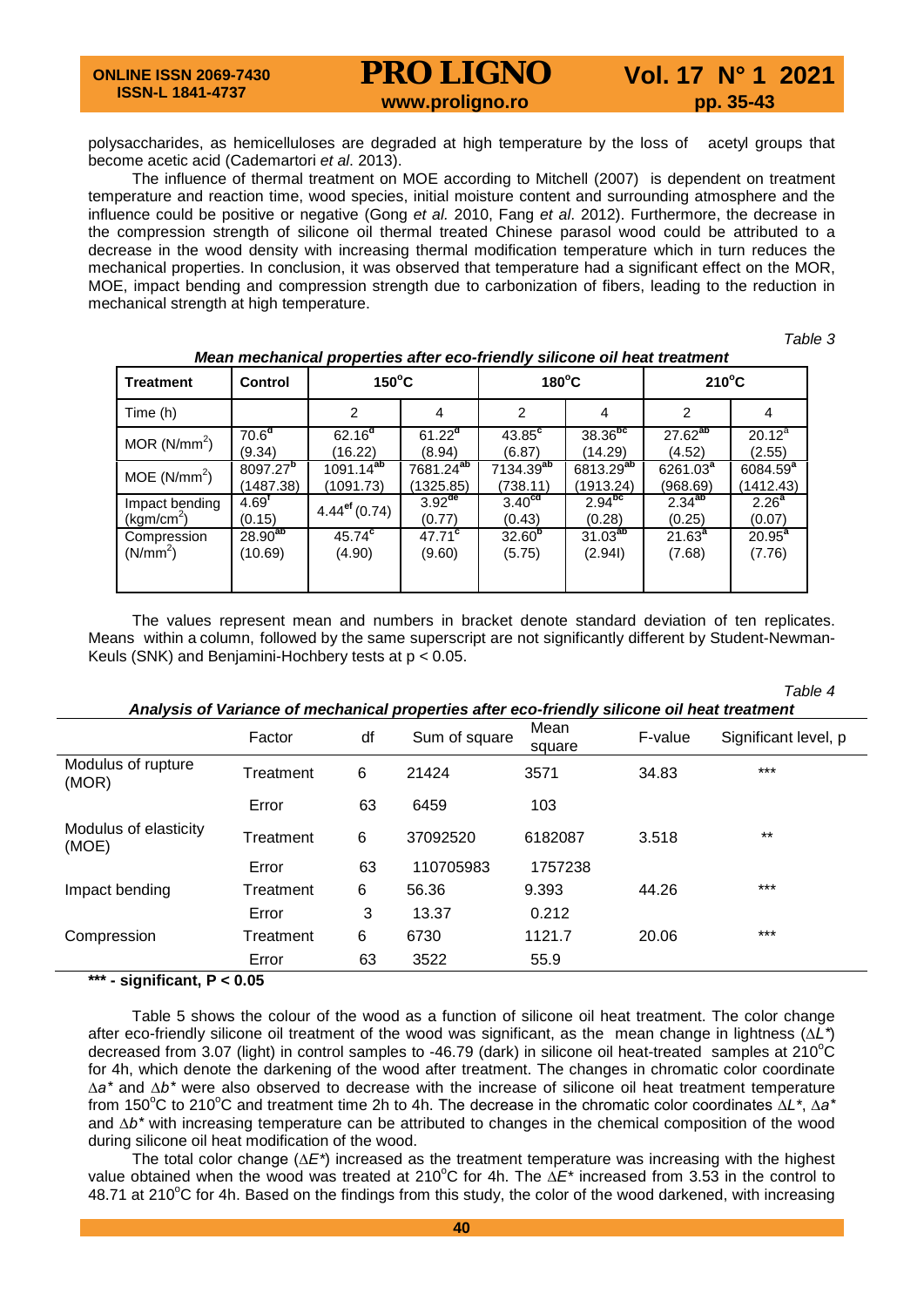### **ONLINE ISSN 2069-7430 ISSN-L 1841-4737**

# **PRO LIGNO** Vol. 17 N° 1 2021<br>www.proligno.ro pp. 35-43

silicone oil heat treatment temperature and time. This result is in agreement with earlier findings, that the color change after the heat was due to the oxidative and hydrolytic reactions during the heat treatment and that dark coloration occurred in proportion to increasing temperature and time in the heat treatment (Korkut and Kocaefe 2009, Ayata *et al.* 2018).

*Table 5*

| <b>Treatment</b> |              | <b>Control</b> | $150^{\circ}$ C |          | $180^{\circ}$ C |          | $210^{\circ}$ C |          |
|------------------|--------------|----------------|-----------------|----------|-----------------|----------|-----------------|----------|
| Time (h)         |              |                | 2               | 4        | 2               | 4        |                 |          |
| Color            | $\Delta L^*$ | 3.07           | $-23.45$        | $-25.68$ | $-37.78$        | $-38.15$ | $-39.59$        | $-46.79$ |
|                  | ∆a*          | 0.88           | 3.94            | 4.70     | 3.69            | $-2.38$  | $-1.73$         | $-2.77$  |
|                  | $\Delta b^*$ | 0.90           | 4.53            | 6.36     | $-3.00$         | $-9.42$  | $-10.69$        | $-13.11$ |
|                  | ΛE*          | 3.53           | 24.35           | 27.06    | 38.15           | 39.49    | 41.06           | 48.71    |

### *Mean color change after eco-friendly silicone oil heat treatment*

### **CONCLUSION**

As observed from the results of this study, the mechanical properties of Chinese parasol wood were modified after eco-friendly silicone oil heat treatment. The mean Brinell hardness (tangential, radial and transverse sections), MOR, MOE, impact bending and compression strength was severely declined with increased silicone oil heat treatment temperature and the highest decline were obtained in samples treated at 210 $^{\circ}$ C for 4h.

The color variation of silicone oil heat treated Chinese parasol wood was impressively modified. Silicone oil heat treatment improved the color aesthetic of the wood as it acquired color similar to those of the tropical woods. The color of the wood darkened the more particularly at higher treatment temperature compared to the control samples. The significant color changes (dark coloration) of the wood surface indicates the effectiveness of the treatment since the wood was light in color before subjected to treatment.

Silicone oil heat-treated wood materials can be used in various applications by modifying some of the properties of the wood. Chinese parasol wood has a huge potential to be used for diverse applications than its current used, if proper treatment parameters are selected during the modification process, the wood can become more competitive in the wood market.

### **REFERENCES**

American Society for Testing and Materials, ASTM D 2244 (2011) Standard practice for calculation or colour tolerances and colour differences from instrumentally measured color coordinates, ASTM International, West Conshohocken, USA.

Ayata Ü, Gürleyen T, Gürleyen L, Çakicier N (2018) Determination of surface roughness parameters of heattreated and untreated scotch pine, oak and beech woods. *Mobilya ve Ahşap Malzeme Araştırmaları Dergisi 1*(1):46-50.

Cademartori PH, dos Santos PS, Serrano L, Labidi J, Gatto DA (2013) Effect of thermal treatment on physicochemical properties of *Gympie messmate* wood. *Industrial Crops and Products* 1(45):360-366.

Candelier K, Dumarçay S, Pétrissans A, Gérardin P, Pétrissans M (2013) Comparison of mechanical properties of heat treated beech wood cured under nitrogen or vacuum. *Polymer degradation and stability*  98(9):1762-1765.

Cao R, Marttila J, Möttönen V, Heräjärvi H, Ritvanen P, Verkasalo E (2020) Mechanical properties and water resistance of Vietnamese acacia and rubberwood after thermo-hygro-mechanical modification. *European Journal of Wood and Wood Products* 78(5):841-848.

Esteves B, Pereira H (2009) Wood modification by heat treatment: A review. *BioResources* 4(1):370-404.

Esteves B, Nunes L, Domingos I, Pereira H (2014) Comparison between heat treated sapwood and heartwood from *Pinus pinaster*. *European Journal of Wood and Wood Products* 72(1):53-60.

Fang CH, Mariotti N, Cloutier A, Koubaa A, Blanchet P (2012) Densification of wood veneers by compression combined with heat and steam. *European Journal of Wood and Wood Products* 70(1-3):155- 163.

Gašparík M, Gaff M, Šafaříková L, Vallejo CR, Svoboda T (2016) Impact bending strength and Brinell hardness of densified hardwoods. *BioResources* 11(4):8638-8652.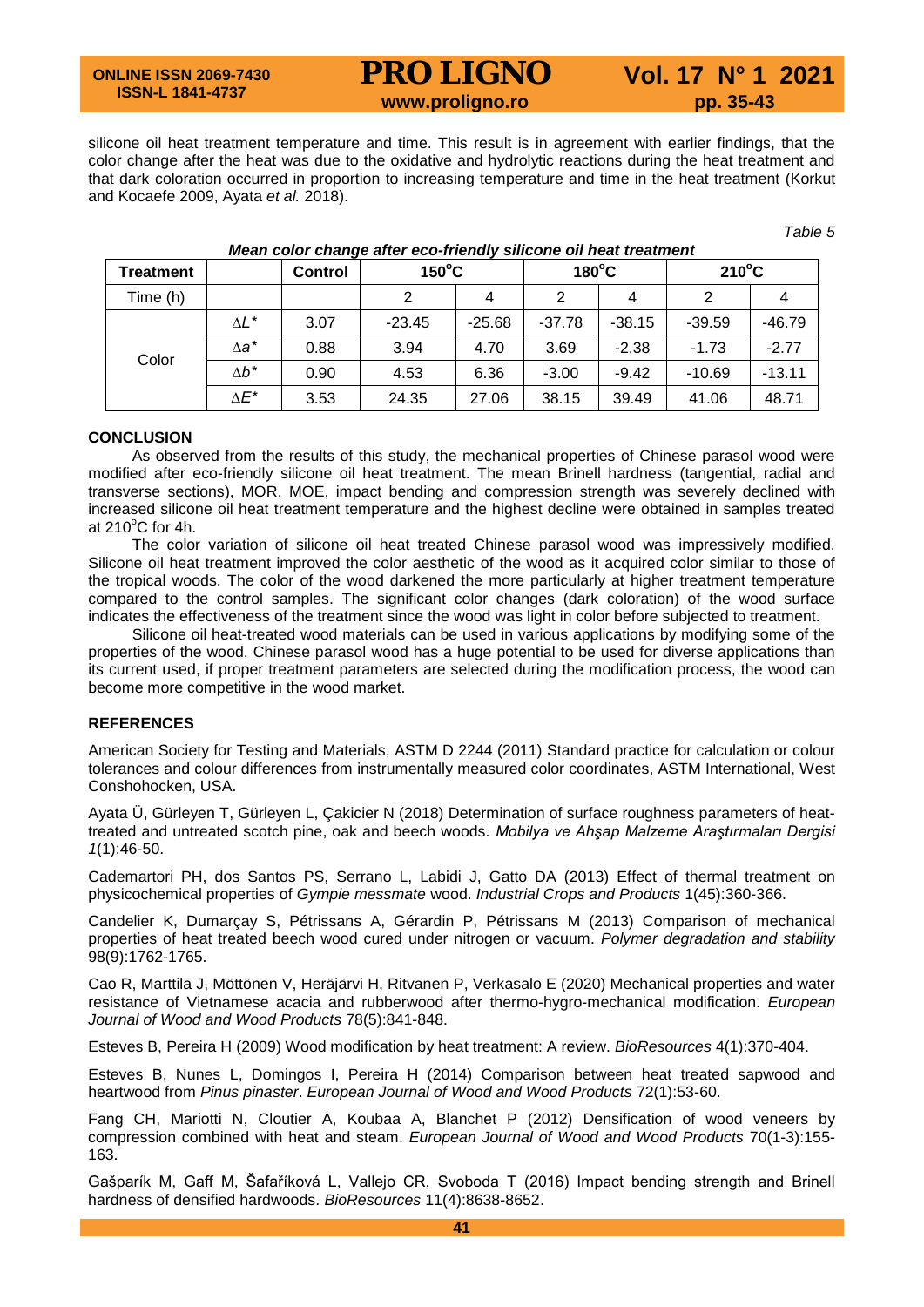Gong M, Lamason C, Li L (2010) Interactive effect of surface densification and post-heat-treatment on aspen wood. *Journal of Materials Processing Technology* 210(2):293-296.

Hill CA (2007) Wood modification: chemical, thermal and other processes. John Wiley & Sons.

Holmberg H (2000) Influence of grain angle on Brinell hardness of Scots pine (*Pinus sylvestris* L.). *Holz als Roh-und Werkstoff* 58(1-2):91-95.

ISO 6506-1 (2014) Metallic materials - Brinell hardness test – Part 1: determination of Brinell hardness. Switzerland: International Organization for Standardization.

ISO 13061- 4 (2014) Physical and mechanical properties of wood - test methods for small clear wood specimens - Part 4: determination of modulus of elasticity in static bending. Geneva: International Organization for Standardization.

ISO 13061 -10 (2014) Physical and mechanical properties of wood — Test methods for small clear wood specimens - Part 10: Determination of impact bending strength. Geneva: International Organization for Standardization.

ISO 13061-17 (2014) Physical and mechanical properties of wood - test methods for small clear wood specimens - Part 17: Determination of ultimate stress in compression parallel to grain. Geneva: International Organization for Standardization.

Kačíková D, Kačík F, Čabalová I, Ďurkovič J (2013) Effects of thermal treatment on chemical, mechanical and colour traits in Norway spruce wood. *Bioresource Technology* 144:669-674.

Korkut S, Kocaefe D (2009) Effect of heat treatment on wood properties. *Duzce University Journal of Forestry.* 5(2):11-34.

Korkut S, Akgül M, Dündar T (2008) The effects of heat treatment on some technological properties of Scots pine (*Pinus sylvestris* L.) wood. *Bioresource Technolog* 99(6):1861-1868.

Korkut S, Hiziroglu S (2009) Effect of heat treatment on mechanical properties of hazelnut wood (*Corylus colurna* L.). *Materials & Design* (5):1853-1858.

Marais BN, Brischke C, Militz H (2020) Wood durability in terrestrial and aquatic environments–A review of biotic and abiotic influence factors. *Wood Material Science & Engineering* 18:1-24.

Marttila J, Möttönen V, Heräjärvi H (2017) Case hardening and equilibrium moisture content of European aspen and silver birch after industrial scale thermo-mechanical timber modification. In Proceedings of the International Scientific Conference on Hardwood Processing, Natural Resources Institute, (Finland), pp. 156- 165.<https://jukuri.luke.fi/handle/10024/541074>

Militz H (2015) Wood modification in Europe in the year 2015: a success story. InProceedings of: 8th European Conference on Wood Modification [ECWM8]. Helsinki, (Finland), pp.17.

Militz H, Altgen M (2014) Processes and properties of thermally modified wood manufactured in Europe. In Deterioration and protection of sustainable biomaterials. American Chemical Society Publications, Washington DC, pp. 269-285.

Mitchell PH (2007) Irreversible property changes of small loblolly pine specimens heated in air, nitrogen, or oxygen. *Wood and Fiber Science* 20(3):320-335.

Morrell JJ (2008) Estimated service life of wood poles. Technical Bulletin, North American Wood Pole Council, http://www. woodpoles. org/documents/TechBulletin\_EstimatedServiceLifeofWoodPole\_12-08. pdf (Last accessed 5 April 2013).

Otto Rapp A, Brischke C, Robert Welzbacher C (2007) The influence of different soil substrates on the service life of Scots pine sapwood and oak heartwood in ground contact. *Wood Material Science and Engineering* 2(1):15-21.

Percin O, Peker H, Atilgan A (2006) The effect of heat treatment on the some physical and mechanical properties of beech (*Fagus orientalis* lipsky) wood. *Wood Research* 61(3):443-456.

Rowell RM (2020) Innovation in Wood Preservation. Polymers 12(7):1511.

Salca EA, Hiziroglu S (2014) Evaluation of hardness and surface quality of different wood species as function of heat treatment. *Materials & Design* (1980-2015). 2014 62:416-423.